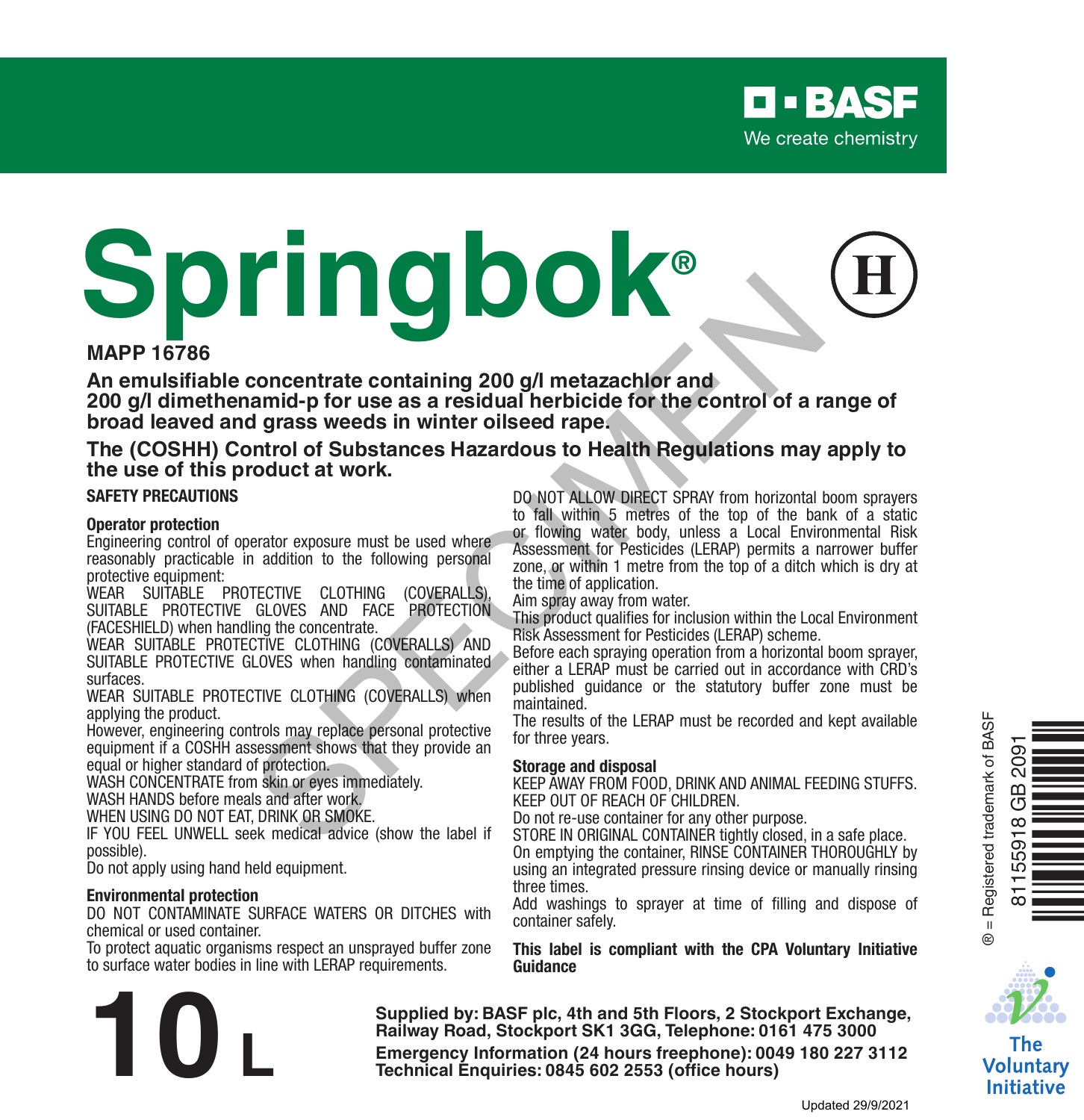# **Springbok® An emulsifiable concentrate containing 200 g/l metazachlor and 200 g/l dimethenamid-p Danger Harmful if swallowed. May be fatal if swallowed and enters airways. May cause an allergic skin reaction. Causes serious eye irritation. Suspected of causing cancer. Very toxic to aquatic life with long lasting effects.** Obtain special instructions before use. Avoid breathing mist. Wear protective gloves/clothing/eye protection. IF IN EYES: Rinse cautiously with water for several minutes. Remove contact lenses, if present and easy to do. Continue rinsing. Store locked up. Dispose of contents/container to a licensed hazardous-waste disposal contractor or collection site except for empty clean containers which can be disposed of as non-hazardous waste. **To avoid risks to human health and the environment, comply with the instructions for use.** SPECIMEN

# **IMPORTANT INFORMATION**

# **FOR USE ONLY AS AN AGRICULTURAL HERBICIDE**

| <b>CROPS:</b>                | Winter oilseed rape                |
|------------------------------|------------------------------------|
| MAXIMUM INDIVIDUAL DOSE      | 12.5   product/ha                  |
| <b>IMAXIMUM TOTAL DOSE:</b>  | 12.5 I product/ha                  |
| I ATEST TIME OF APPLICATION: | Before 7th true leaf stage (GS 17) |
| <b>AQUATIC BUFFER ZONE:</b>  | 5 metres                           |

Other specific restrictions:

Applications shall be limited to a total dose of not more than 1.0kg metazachlor/ha in a three-year period on the same field.

# **READ THE LABEL BEFORE USE. USING THIS PRODUCT IN A MANNER THAT IS INCONSISTENT WITH THE LABEL MAY BE AN OFFENCE. FOLLOW THE CODE OF PRACTICE FOR USING PLANT PROTECTION PRODUCTS.**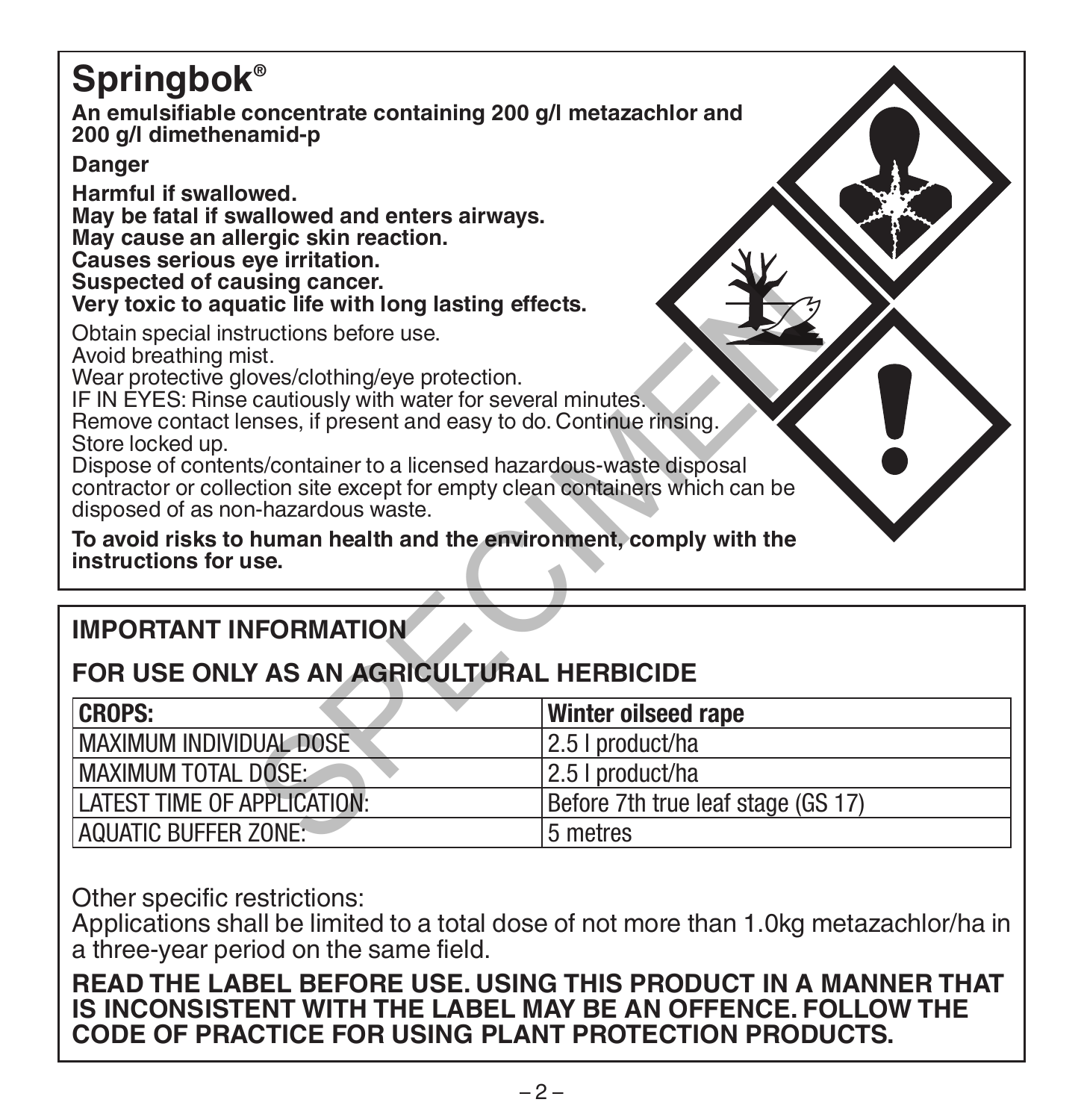#### **COMPANY ADVISORY INFORMATION**

This section is not part of the Product Label under Regulation (EC) No 1107/2009 and provides additional advice on product use.

#### **Water Protection:**

This product contains **metazachlor** and is therefore included in the "**OSR Herbicides? Think Water**" stewardship campaign.

BASF have developed the **wHen2gO** smart tool for water stewardship. To download **wHen2gO** please see www.agricentre.co.uk . Following the guidance of **wHen2gO** will help to reduce the risk to water. Alternatively, the following closed periods for application apply:

Avoid use of metazachlor after 30th September and do not use after 15th October. In high risk areas (drained fields in Safeguard Zones) do not use metazachlor after 30th September. chlor after 30th September and do not use after 15th October<br>
ained fields in Safeguard Zones) do not use metazachlor after<br>
ion, see www.agricentre.co.uk and www.osrherbicides.org<br>
0845 602 2553.<br>
USE<br>
INCOTE<br>
INCOTE:<br>
IN

For further information, see www.agricentre.co.uk and www.osrherbicides.org.uk or telephone BASF on 0845 602 2553.

# **DIRECTIONS FOR USE**

IMPORTANT: This information is approved as part of the Product Label. All instructions within this section must be read carefully in order to obtain safe and successful use of this product.

SPRINGBOK is a residual herbicide that can be used on all varieties of winter oilseed rape for the control of a range of broad leaved and grass weeds.

#### **Restrictions/Warnings**

When SPRINGBOK is applied pre emergence, it is important for crop safety to ensure physical separation of the herbicide from the seed. Ensure that the seed is well covered with soil to a depth of 15 mm. With direct drilled crops, harrow across the slits to cover the seed before spraying.

Do not disturb the soil after application.

Do not apply to broadcast crops until the crop has attained the two fully expanded cotyledon growth stage.

Do not use SPRINGBOK on sands, very light soils or soils containing more than 10% organic matter.

Do not apply to stony soils; i.e. stones, flints or chalk readily visible on surface. On brashy and stony soils, SPRINGBOK may cause some reduction in crop vigour and/or plant stand.

Do not apply to cloddy seedbeds. Seedbeds must have a fine, firm tilth for optimum weed control. Loose or cloddy seedbeds must be consolidated prior to application.

Do not apply when heavy rain is forecast and do not use on waterlogged soil or soils prone to waterlogging. Crop thinning or reductions in crop vigour can occur if there is very wet weather after application.



OSR Herbicides? Think Water

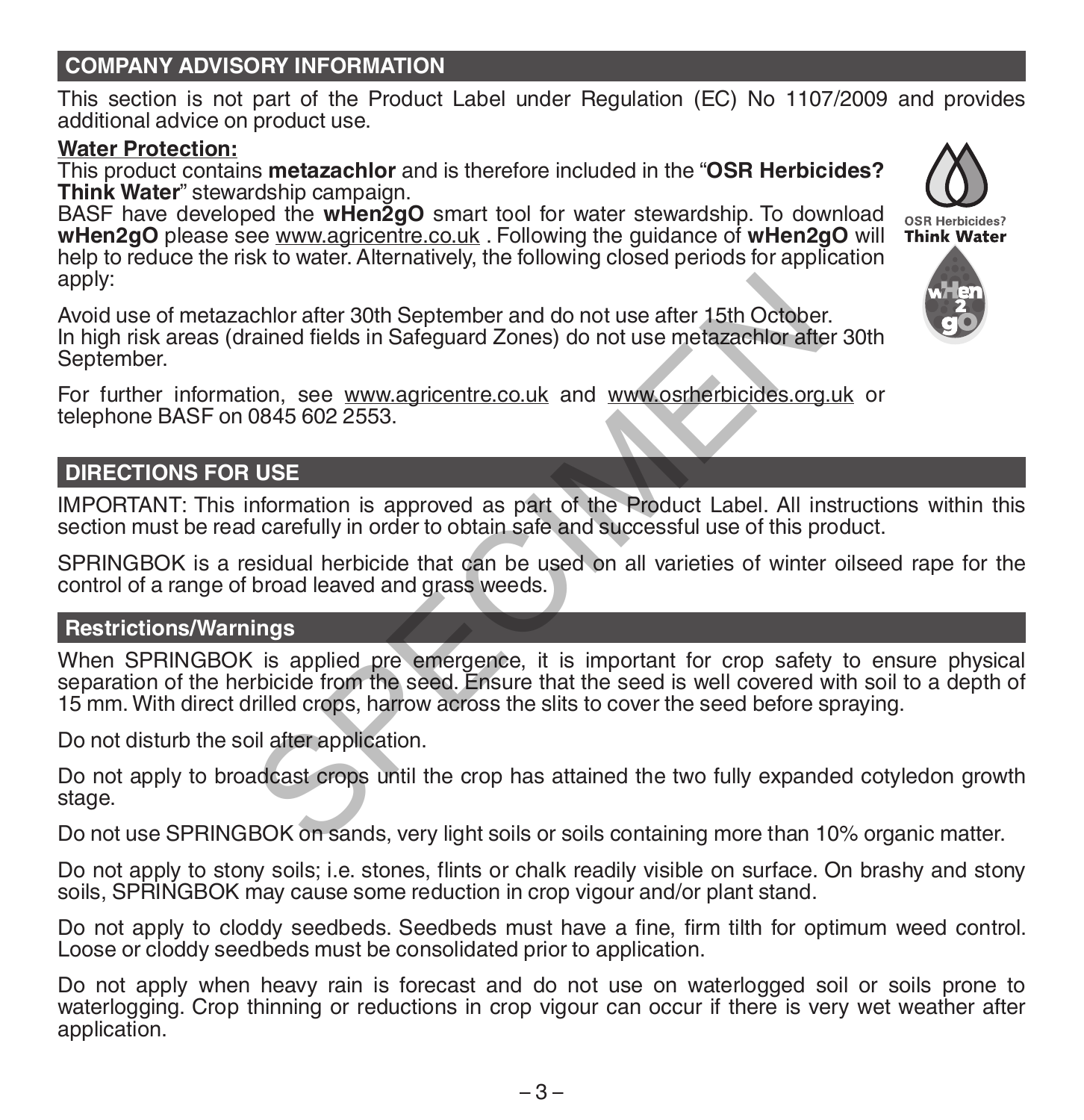Soil moisture is required for effective weed control via root uptake. Residual control may be reduced under prolonged dry conditions.

Weeds germinating from depth may not be controlled.

Do not apply SPRINGBOK to crops suffering from stress, which may be caused, for example, by pests, disease, waterlogging, poor seedbed conditions or previous chemical treatment.

Under frosty conditions a transient scorch may occur.

Extreme care should be taken to avoid damage by drift onto plants outside the target area.

To reduce the risk of movement of Springbok to water:

#### **Weed control**

#### **Susceptibility of weeds to single applications of SPRINGBOK.**

| To reduce the risk of movement of Springbok to water:<br>a. On clay soils, create a fine, consolidated seedbed to slow the downward movement of water.<br>b. Do not apply Springbok to dry soil. Moist soils have fewer and smaller cracks.<br>c. Do not apply Springbok if heavy rain is forecast, wait until after the event. |                                                                                  |                                                                                                                                                   |  |  |  |  |
|---------------------------------------------------------------------------------------------------------------------------------------------------------------------------------------------------------------------------------------------------------------------------------------------------------------------------------|----------------------------------------------------------------------------------|---------------------------------------------------------------------------------------------------------------------------------------------------|--|--|--|--|
| <b>Weed control</b>                                                                                                                                                                                                                                                                                                             |                                                                                  |                                                                                                                                                   |  |  |  |  |
| SPRINGBOK is taken up via cotyledons and roots and takes maximum effect before, or shortly after,<br>weed emergence. Optimum results are obtained from applications made to fine, firm and moist<br>seedbeds.                                                                                                                   |                                                                                  |                                                                                                                                                   |  |  |  |  |
| Susceptibility of weeds to single applications of SPRINGBOK.                                                                                                                                                                                                                                                                    |                                                                                  |                                                                                                                                                   |  |  |  |  |
|                                                                                                                                                                                                                                                                                                                                 | <b>SPRINGBOK 2.5 I/ha</b>                                                        |                                                                                                                                                   |  |  |  |  |
| <b>Weed species</b>                                                                                                                                                                                                                                                                                                             | Application pre-emergence of<br>weed.<br>Weed susceptibility rating              | Application post-emergence of<br>weed.<br>Maximum susceptible growth stage<br>of weed                                                             |  |  |  |  |
| Black-grass<br>Chickweed, Common<br><b>Cleavers</b><br>Crane's-bill, Cut-leaved<br>Crane's-bill, Round-leaved<br>Crane's-bill, Small-flowered<br>Forget-me-not, Field<br>Mayweed, Scented<br>Pansy, Field<br>Poppy, Common<br>Shepherd's-purse<br>Speedwell, Common Field                                                       | <b>MR</b><br>S<br>s<br>s<br>S<br>S<br><b>MS</b><br>S<br><b>MR</b><br>S<br>S<br>S | Pre-em<br>4 true leaf<br>Pre-em<br>Cotyledon<br>Cotyledon<br>Cotyledon<br>Pre-em<br>Pre-em<br>Pre-em<br>Pre-em<br>1 true leaf (MS)<br>1 true leaf |  |  |  |  |

S = Susceptible

MS = Moderately Susceptible

MR = Moderately Resistant

 $R =$  Resistant

Pre-em = Pre-emergence of weed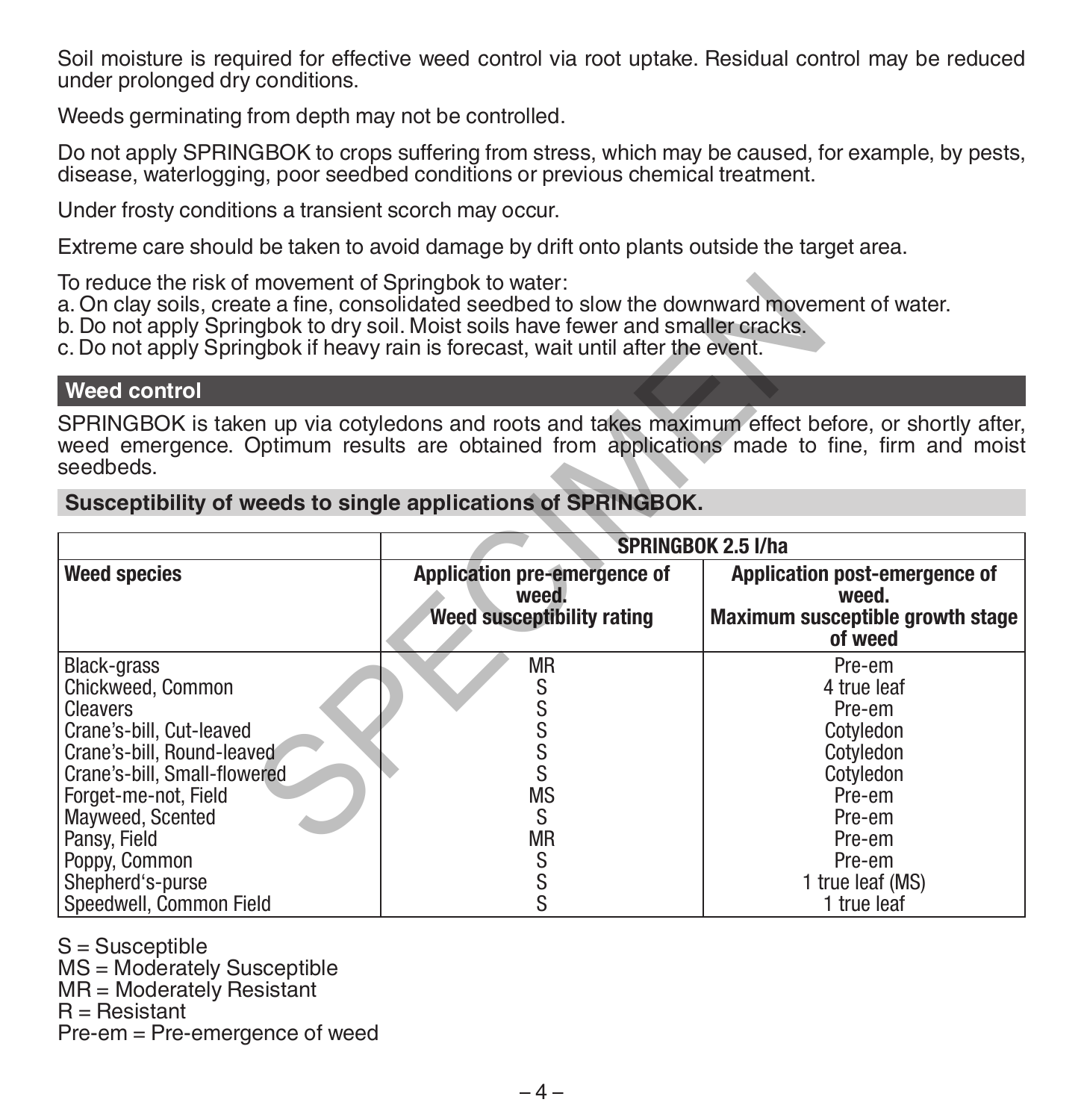**GROUP 15 HERBICIDE**

Strains of some annual grasses (e.g. black-grass, wild-oats, and Italian rye-grass) have developed resistance to herbicides which may lead to poor control. A strategy for preventing and managing such resistance should be adopted. Guidelines have been produced by the Weed Resistance Action Group (WRAG) and copies are available from the HGCA, CPA, your distributor, crop adviser or product manufacturer.

Repeated use of herbicides with the same mode of action can increase the risk of strains of weeds developing resistance to these compounds, leading to poor control. In order to minimise the risk, a strategy for preventing and managing such resistance should be adopted. Use products with different modes of action and from different chemical groups in sequence, in conjunction with effective cropping rotation and cultivation techniques. In all cases the recommended rate of use should be adhered to. Follow WRAG guidelines. Se to these compounts, leading to poor control. In order to<br>any and managing such resistance should be adopted. Use p<br>from different chemical groups in sequence, in conjunction w<br>ion techniques. In all cases the recommende

## **Key elements of the resistance management strategy for SPRINGBOK.**

- Always follow WRAG guidelines for preventing and managing herbicide resistant weeds.
- Maximise the use of cultural control measures wherever possible (e.g. crop rotation, ploughing, stale seedbeds, delayed drilling, etc).
- Use sequences of effective herbicides with different modes of action within individual crops, or successive crops.
- For the control of black-grass, always use SPRINGBOK in sequence with other effective graminicides with different modes of action.
- Monitor fields regularly and investigate the reasons for any poor control.

#### **Crop Specific Information**

SPRINGBOK can be used on all varieties of winter oilseed rape.

#### **Time of application**

SPRINGBOK may be applied pre or post emergence of the crop but for optimum activity application must be pre emergence of the weeds.

#### **Extreme care must be taken to avoid spray drift onto non-crop plants outside the target area.**

**Pre-crop emergence** applications should only be made on medium and heavy soils (as defined by the ADAS Soil Texture (85) System). Pre-emergence applications should be made before the crop seed chits, which in optimum conditions may occur within 48 hours of drilling.

DO NOT USE SPRINGBOK pre-crop emergence when any of the following conditions apply:

- When crop has been broadcast.
- The crop seed has started to germinate (i.e. 48 hours after drilling)
- Seed is not covered with 15 mm of soil;
- When heavy rain is forecast;
- Dry, cloddy or open seedbeds;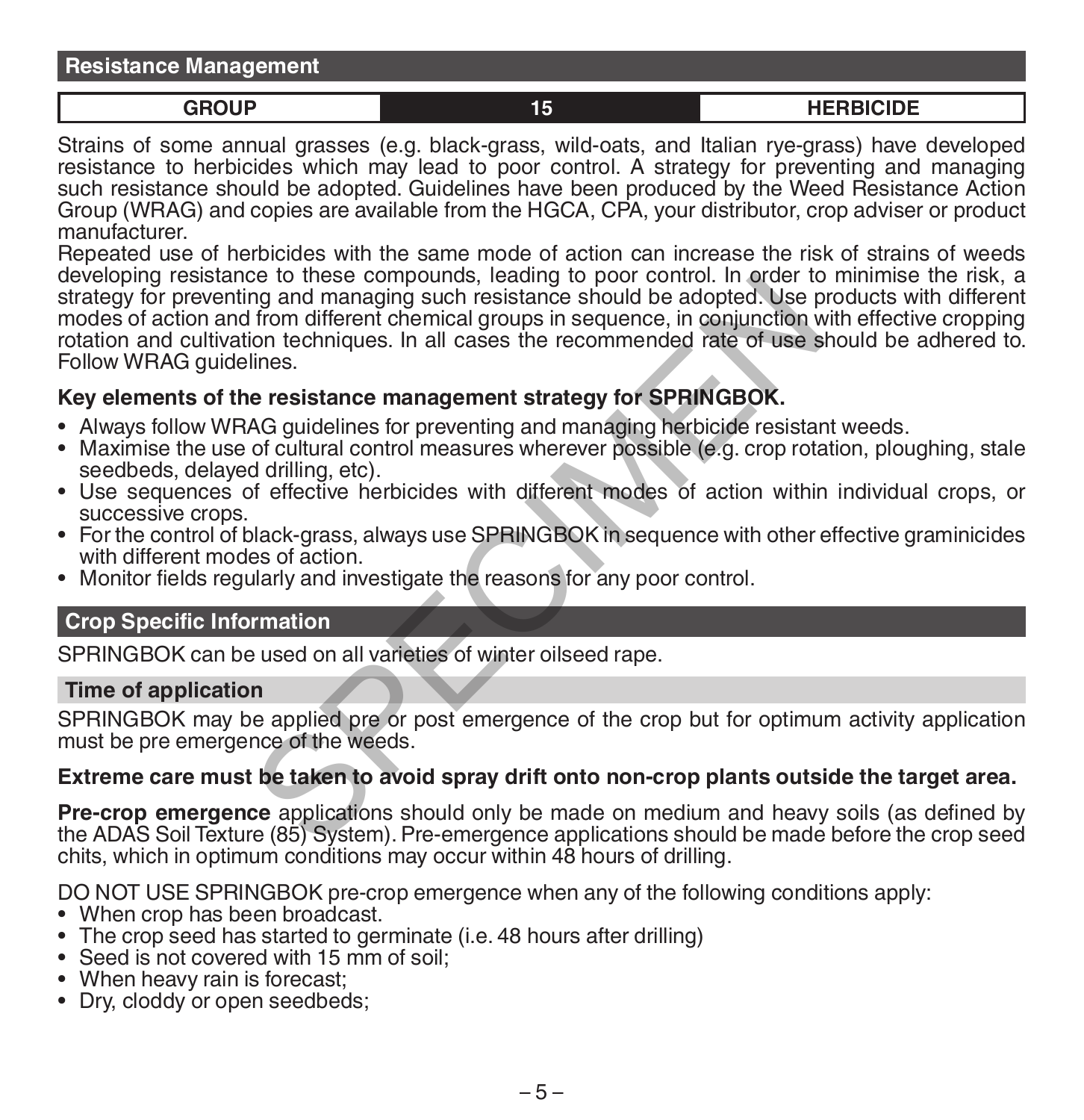- Late drilled crops as a guide these are crops drilled later than the first week in September in Northern England and Scotland and later than mid-September in the rest of the UK;
- Stony soils, i.e. stones, flints or chalk are readily visible on the soil surface.

**Post-crop emergence** applications can be made in the following circumstances:

- When the majority of the crop has two fully expanded cotyledons and up to before the seventh true leaf growth stage (GS 17):
- On light, medium and heavy soils (as defined by the ADAS Soil Texture (85) System);
- 
- When seedbed conditions are not ideal for pre-emergence use;<br>• When the seed is not covered with 15 mm of soil (as with broadcast crops);
- To light, stony, brashy or gravely soils, particularly if heavy rainfall was forecast for the period following<br>drilling:
- When late-drilled crops are to be treated.

#### **Rate of application**

#### **Extension of Authorisation**

| drilling;<br>• When late-drilled crops are to be treated.                                                                                                                  |                                |                           |                                                                                                                                                                                                                                                                                                                                                                                                                              |                    |  |  |
|----------------------------------------------------------------------------------------------------------------------------------------------------------------------------|--------------------------------|---------------------------|------------------------------------------------------------------------------------------------------------------------------------------------------------------------------------------------------------------------------------------------------------------------------------------------------------------------------------------------------------------------------------------------------------------------------|--------------------|--|--|
|                                                                                                                                                                            |                                |                           |                                                                                                                                                                                                                                                                                                                                                                                                                              |                    |  |  |
| Rate of application                                                                                                                                                        |                                |                           |                                                                                                                                                                                                                                                                                                                                                                                                                              |                    |  |  |
| Apply 2.5 litres/hectare SPRINGBOK in 200-300 litres water volume per hectare.                                                                                             |                                |                           |                                                                                                                                                                                                                                                                                                                                                                                                                              |                    |  |  |
| <b>Extension of Authorisation</b>                                                                                                                                          |                                |                           |                                                                                                                                                                                                                                                                                                                                                                                                                              |                    |  |  |
| and phytotoxicity.                                                                                                                                                         |                                |                           | This extension of the authorised use (number 1540 of 2015) provides for the use of Springbok in<br>respect of crops and situations other than those included on the product label (above). Neither the<br>efficacy or the phytotoxicity of the product for which this Extension of authorisation has been granted<br>have been assessed and, as such, the user bears the risk in respect of failures concerning its efficacy |                    |  |  |
| The following Extension of Use is authorised for Springbok applied post drilling but pre-crop emergence<br>or up to the latest time of application for transplanted crops. |                                |                           |                                                                                                                                                                                                                                                                                                                                                                                                                              |                    |  |  |
| Crop(s)                                                                                                                                                                    | Max. individual dose<br>(I/ha) | Max. total dose<br>(I/ha) | Latest time of<br>application                                                                                                                                                                                                                                                                                                                                                                                                | <b>Buffer zone</b> |  |  |
| Outdoor cabbage,<br>cauliflower, broccoli/<br>calabrese and<br><b>Brussels sprouts</b>                                                                                     | 2.5                            | 2.5                       | Up to 7 days post<br>transplanting                                                                                                                                                                                                                                                                                                                                                                                           | 5 metres           |  |  |
| Outdoor crops of kale,<br>collard, chinese leaf<br>cabbage, oriental<br>cabbages, tat soi, pak<br>choi, choi sum                                                           | 2.5                            | 2.5                       | 10 days after<br>transplanting or before<br>8 true leaves for<br>drilled crops                                                                                                                                                                                                                                                                                                                                               | 5 metres           |  |  |
| Outdoor kohlrabi                                                                                                                                                           | 2.5                            | 2.5                       | Before 9 true leaves<br>unfolded                                                                                                                                                                                                                                                                                                                                                                                             | 5 metres           |  |  |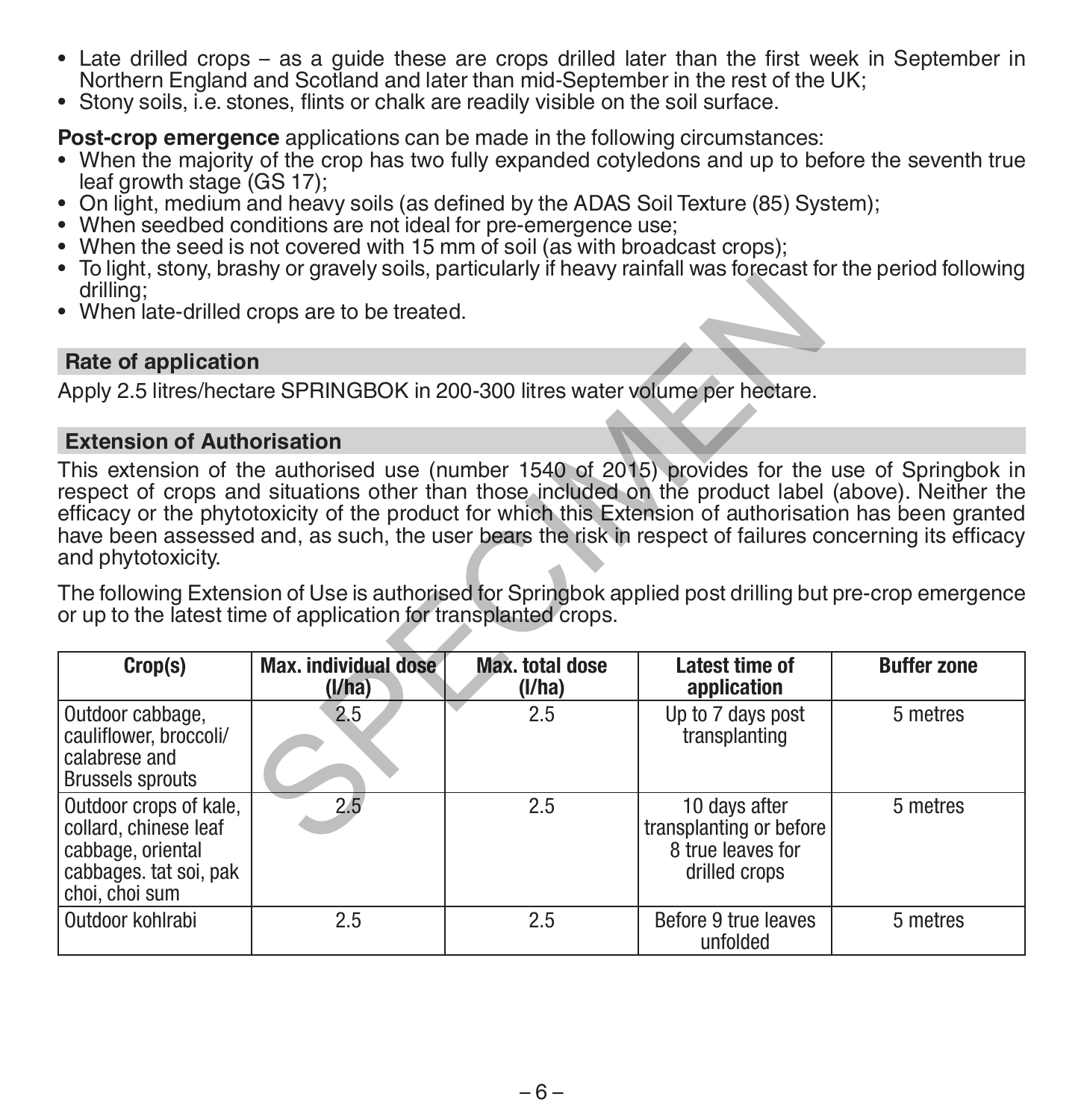# **Advisory Information**

In field brassicas, optimum results have been obtained pre-emergence of the weed.

Pre-emergence applications of Springbok to direct drilled brassicas may cause damage especially at higher doses.

HDC trials in 2005 and 2006 demonstrated the crop safety of Springbok to cauliflower when applied at 2.5 l/ha 1-2 days post-transplanting. However, this 'extension of use' remains at the risk of the user.

Springbok should be applied in a minimum water volume of 220 litres water/ha.

Irrigation soon after application may result in crop damage.

A minimum PHI of 32 days must be observed.

# **Mixing and Application**

#### **Mixing**

Never prepare more spray solution than is required.

SHAKE WELL BEFORE USE.

Fill the spray tank three quarters full with water and start the agitation.

To ensure thorough mixing of the product, invert the container several times before opening.

Add the required quantity of SPRINGBOK to the spray tank while re-circulating.

Fill up the tank with water and continue agitation until spraying is completed.

On emptying the product container, rinse container thoroughly by using an integrated pressure rinsing device or manually rinsing three times.

Add washings to sprayer at time of filling and dispose of container safely.

# **Application**

SPRINGBOK should be applied in a water volume of 200-300 litres per hectare Apply as a MEDIUM spray, as defined by BCPC.

#### **Tank cleaning**

Thoroughly rinse application equipment three times with water after use.

#### **Following Crops**

Any crop can follow normally harvested winter oilseed rape treated with SPRINGBOK. Ploughing is not essential before sowing a following cereal crop, but is required for all other crops. 2 days must be observed.<br>
ation<br>
SPRE USE.<br>
SPRE USE:<br>
SPEC USE:<br>
THE USE CONDITY was also the apitation<br>
mixing of the product, invert the container several times before<br>
matter and continue agitation until spraying is co

In the event of crop failure, the following crops may be sown after ploughing to a depth of at least 15 cm:

Redrilling the same autumn: winter wheat (excluding durum) or winter barley;

Redrilling the following spring: cereals (excluding durum wheat), spring oilseed rape, peas and field beans.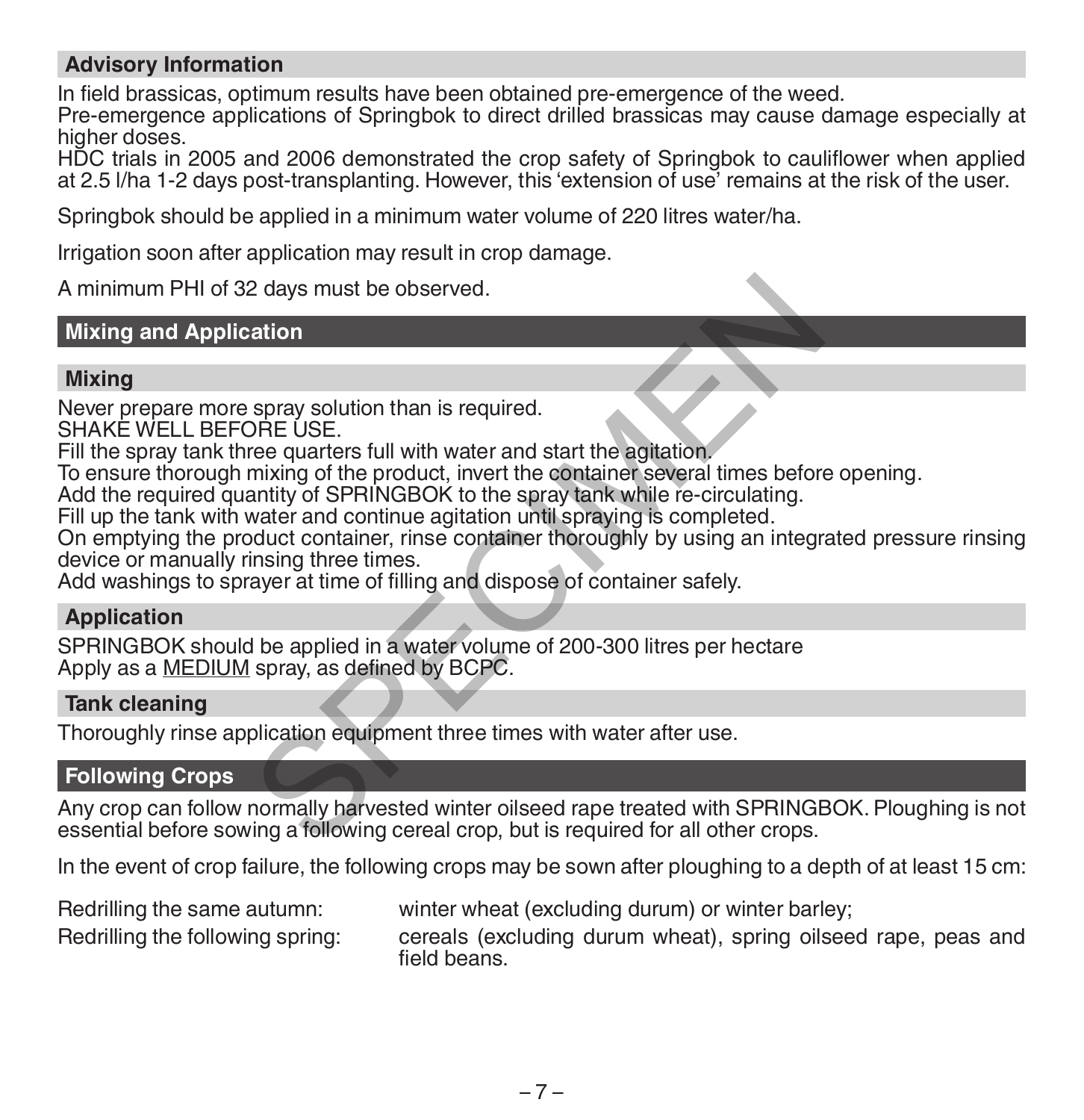## **The following does not form part of the authorised label text.**

With many products there is a general risk of resistance developing to the active ingredients. For this reason a change in activity cannot be ruled out. It is generally impossible to predict with certainty how resistance may develop because there are so many crop and use connected ways of influencing this. We therefore have to exclude liability for damage or loss attributable to any such resistance that may develop. To help minimise any loss in activity the BASF recommended rate should in all events be adhered to.

Numerous, particularly regional or regionally attributable, factors can influence the activity of the product. Examples include weather and soil conditions, crop plant varieties, crop rotation, treatment times, application amounts, admixture with other products, appearance of organisms resistant to active ingredients and spraying techniques. Under particular conditions a change in activity or damage to plants cannot be ruled out. The manufacturer or supplier is therefore unable to accept any liability in such circumstances. All goods supplied by us are of high grade and we believe them to be suitable, but as we cannot exercise control over their mixing or use or the weather conditions during and after application, which may affect the performance of the material, all conditions and warranties, statutory or otherwise, as to the quality or fitness for any purpose of our goods are excluded and no responsibility will be accepted by us for any damage or injury whatsoever arising from their storage, handling, application or use; but nothing should be deemed to exclude or restrict any liability upon us which cannot be excluded or restricted under the provisions of the Unfair Contract Terms Act 1977 or any similar applicable law. nouting, authorite with other protoucle, appearance or originalized to a control and paying techniques. Under particular conditions a change in ed out. The manufacturer or supplier is therefore unable to child goods suppli

## **Section 6 of the Health and Safety at Work Act**

#### **Additional Product Safety Information**

The product label provides information on a specific pesticidal use of the product; do not use otherwise, unless you have assessed any potential hazard involved, the safety measures required and that the particular use has "off-label" approval or is otherwise permitted under the Plant Protection Products Regulations.

The information on this label is based on the best available information including data from test results.

#### **Safety Data Sheet**

To access the Safety Data Sheet for this product scan the QR code or use the weblink below:



agricentre.basf.co.uk/Springbok/MSDS

Alternatively, contact your supplier.